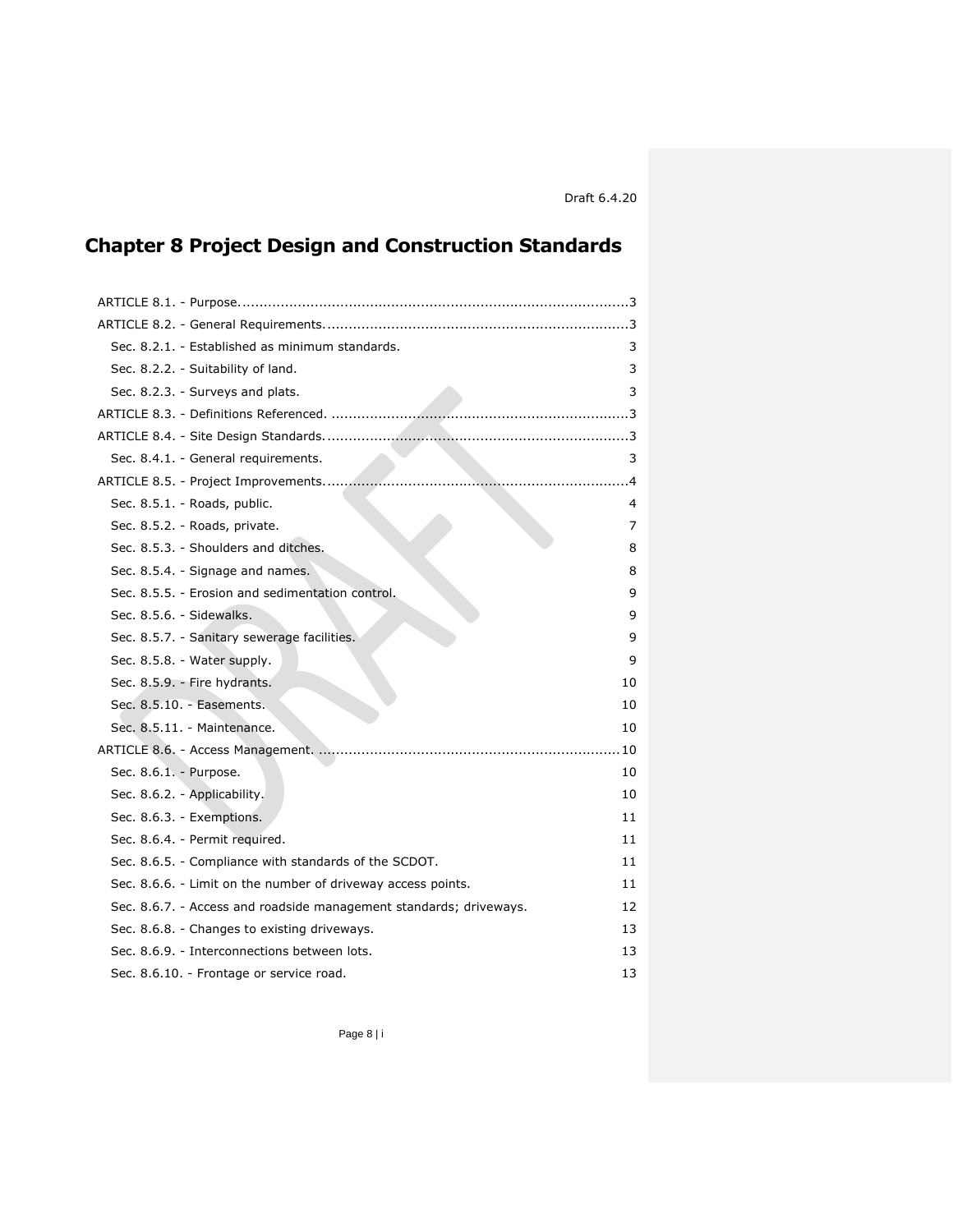[Sec. 8.6.11. -](#page-13-0) Revocation. 14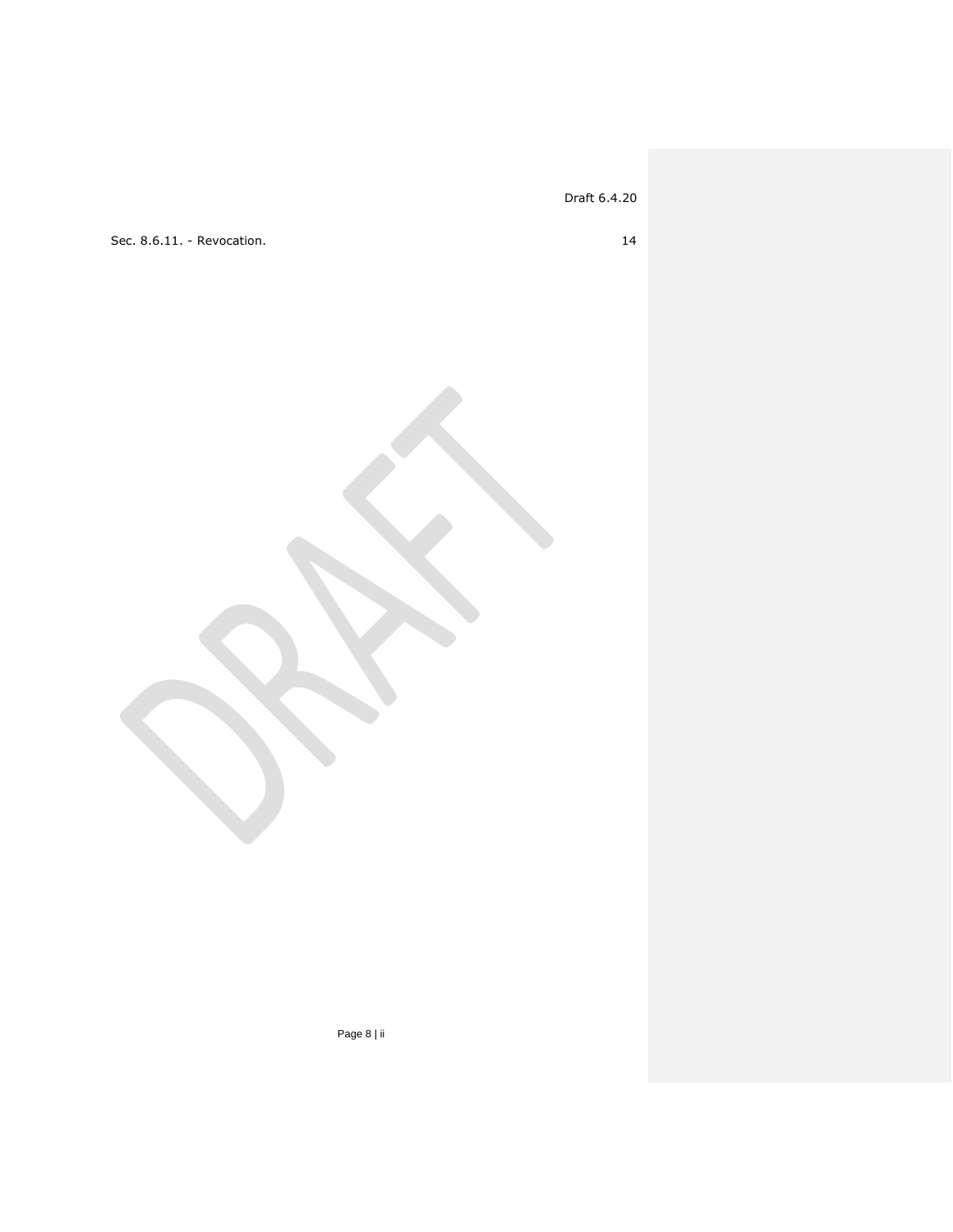# **CHAPTER 8 - Project Design and Construction Standards.**

# <span id="page-2-0"></span>**ARTICLE 8.1. - PURPOSE.**

The purpose of this Article, in conjunction with requirements pertaining to lots and blocks in Chapter 6, is to advance the objectives of the South Carolina Local Planning Enabling Act of 1994 to require harmonious, orderly, and progressive development of land as required by considerations of public health, safety, economy, good order, appearance, convenience, morals, and the general welfare. In furtherance of these objectives, the regulation of land development in the county is designed:

8.1.1.1 To encourage economically sound and stable development;

8.1.1.2 To assure the timely provision of required streets, utilities, and other facilities and services to new land development;

8.1.1.3 To assure the adequate provision of safe and convenient traffic access and circulation, both vehicular and pedestrian, in and through new land developments;

8.1.1.4 To assure the provision of needed public open spaces and building sites in new land developments through the dedication or reservation of land for recreational, educational, transportation and other public purposes; and

8.1.1.5 To assure, in general, the wise and timely development of new areas and redevelopment of previously developed areas in harmony with the Comprehensive Plan.

# <span id="page-2-1"></span>**ARTICLE 8.2. - GENERAL REQUIREMENTS.**

#### <span id="page-2-2"></span>**Sec. 8.2.1. - Established as minimum standards.**

All subdivisions and development projects hereafter established in the county shall be developed in accordance with the design and construction standards set forth in this Article. All such standards shall be considered minimum standards.

#### <span id="page-2-3"></span>**Sec. 8.2.2. - Suitability of land.**

No land development plan, including subdivision plans, will be approved unless all land intended for use as building sites can be used safely for building purposes, without danger from flood or other inundation or from other menaces to health, safety or public welfare.

# <span id="page-2-4"></span>**Sec. 8.2.3. - Surveys and plats.**

All land developments within the jurisdiction of this Chapter shall be surveyed, platted, and marked in accordance with the Edgefield County GIS Mapping Department and with the Standards of Practice Manual for Surveying in South Carolina (2009 or latest edition).

# <span id="page-2-5"></span>**ARTICLE 8.3. - DEFINITIONS REFERENCED.**

The definitions of certain terms referenced in this Chapter are set forth in Chapter 12 Interpretation and Definitions.

# <span id="page-2-6"></span>**ARTICLE 8.4. - SITE DESIGN STANDARDS.**

# <span id="page-2-7"></span>**Sec. 8.4.1. - General requirements.**

8.4.1.1 Site analysis.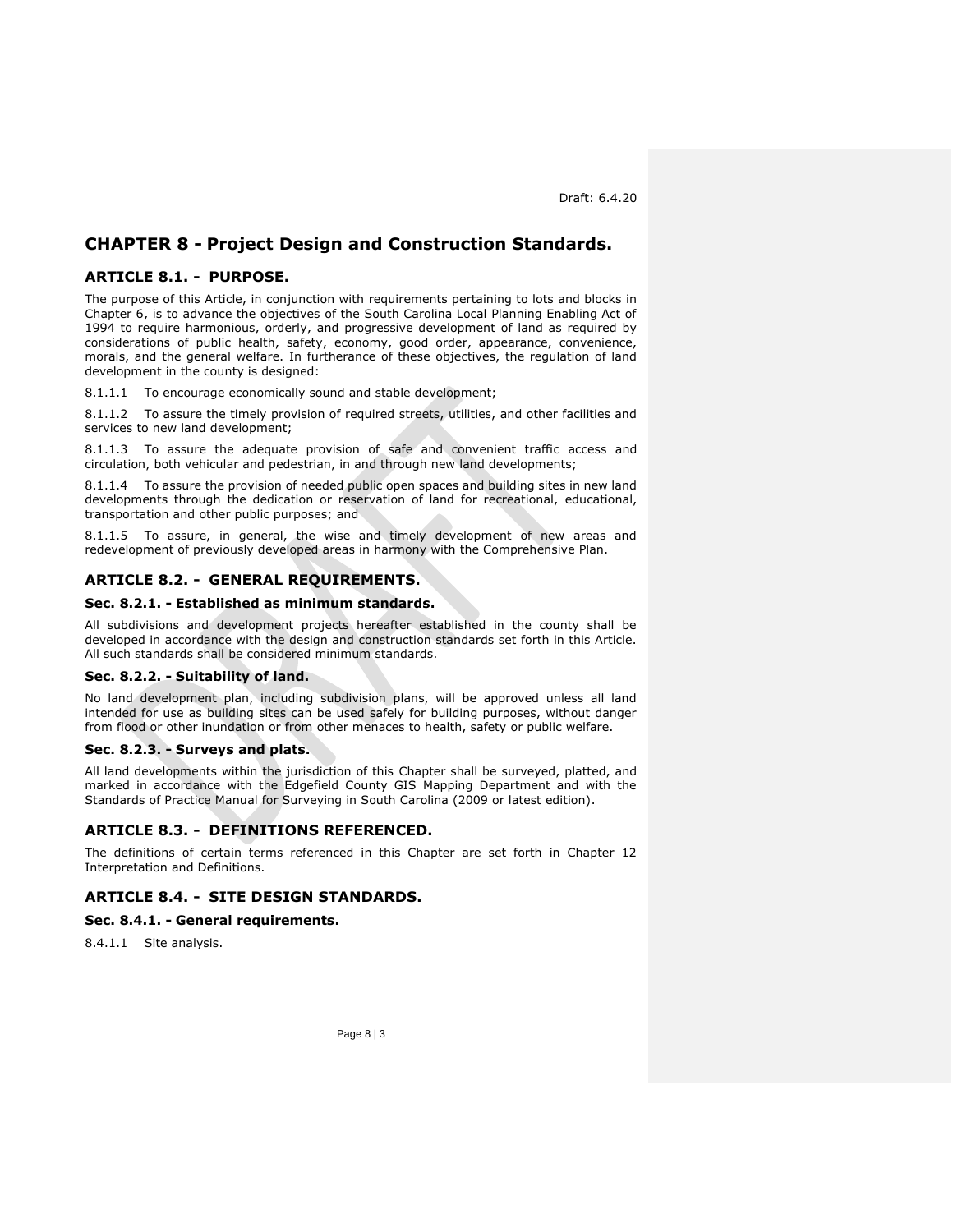An analysis shall be made of characteristics of the development site, such as site context, geology and soil, topography, ecology, existing vegetation, structures, and road networks, visual features, and past and present use of the site.

8.4.1.2 Site design considerations.

8.4.1.2.1. Site design shall take into consideration all existing local and regional plans and shall be based on the site analysis.

8.4.1.2.2. To the extent practical, development shall be located to preserve any natural features on the site, to avoid areas of environmental sensitivity, to minimize negative impacts and alteration of natural features, to avoid adversely affecting groundwater and aquifer recharge, to reduce cut and fill, to avoid unnecessary impervious cover, to prevent flooding, to provide adequate access to lots and sites, and to mitigate adverse effects of shadow, noise, odor, traffic, drainage, and utilities on neighboring properties.

8.4.1.2.3. The following specific areas and resources shall be preserved in accordance with applicable local, state or federal law, and to the extent consistent with the reasonable utilization of the site:

8.4.1.2.3.1. Unique and/or fragile areas, including wetlands as defined in Section 404, Federal Water Pollution Control Act Amendments of 1972, as determined by the U.S. Corps of Engineers.

8.4.1.2.3.2. Trees 24 inches or more DBH (diameter breast height).

8.4.1.2.3.3. Floodplain areas, as determined by FEMA (Federal Emergency Management Agency) and delineated on flood boundary and floodway maps for the county.

8.4.1.2.3.4. Habitats of endangered wildlife, as identified on federal and state lists.

8.4.1.2.3.5. Historically significant structures and sites, as listed on federal, state, and/or local lists of historical places.

# <span id="page-3-0"></span>**ARTICLE 8.5. - PROJECT IMPROVEMENTS.**

#### <span id="page-3-1"></span>**Sec. 8.5.1. - Roads, public.**

8.5.1.1 Circulation system design.

Road systems shall be designed to permit the safe, efficient, and orderly movement of traffic; to have a simple and logical pattern; to respect natural features and topography; to present an attractive streetscape; and to permit linkage of major collector roads and subdivisions.

8.5.1.2 Layout and alignment.

8.5.1.3 Proposed roads shall be coordinated with the existing road system in the surrounding area and, where possible, shall provide for the continuation of existing roads abutting the development.

8.5.1.4 All roads shall be opened to the exterior property lines of the development unless permanently terminated by a vehicular turnaround or intersection with another road.

8.5.1.5 Reserve strips controlling access to roads are prohibited except where their control is placed with the County, under conditions approved by the Planning Commission.

8.5.1.6 Maximum grade (profile) shall be 8% for unpaved roadways and 12% for paved roadways. Minimum grades may be established for drainage purposes where needed.

8.5.1.7 All breaks in tangent of alignment exceeding a difference in grades of 2% shall be provided with parabolic vertical curves; length to be approved by the Planning Commission.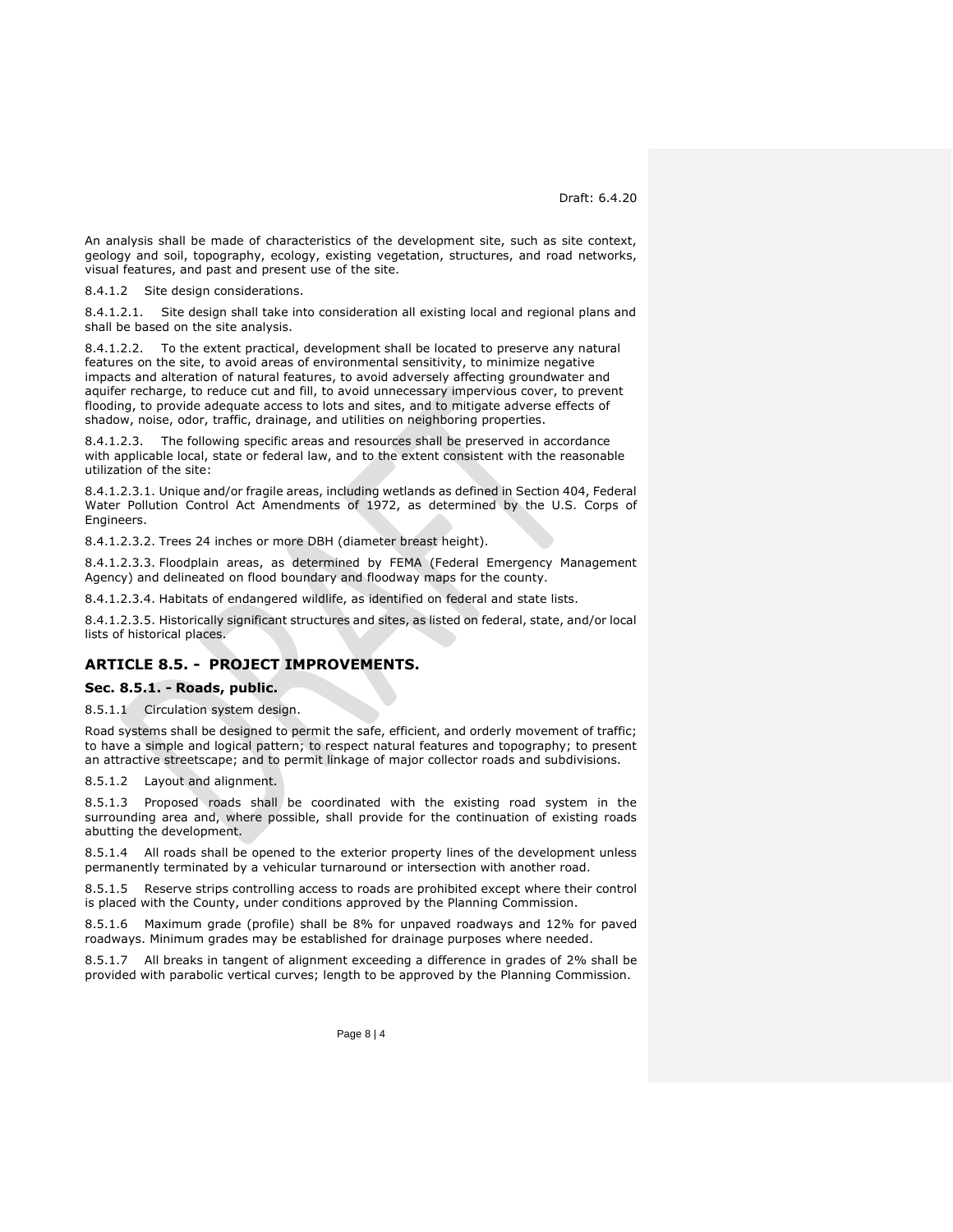8.5.1.7.1. Sight distance requirements shall meet or exceed applicable sections of the South Carolina Roadway Design Manual.

8.5.1.7.2. Super-elevation may be required on horizontal curves where roadway speeds exceed 30 miles per hour.

8.5.1.7.3. Local roads, especially in residential subdivision, primarily serving abutting land uses, shall be laid out to discourage their use by through traffic. For these roads, curvilinear alignments and "T" intersections should be used where possible to discourage through traffic and to encourage safety. The use of approved speed tables is allowed.

8.5.1.7.4. The arrangement of roads will be such as will not cause hardship to owners of adjoining property or to the general public in providing ingress and egress.

8.5.1.7.5. All breaks in tangent of alignment shall be provided with a circular curve, minimum radii to be determined by the Planning Commission based upon road safety considerations and the South Carolina Roadway Design Manual.

8.5.1.8 Cul-de-sacs.

8.5.1.8.1. Dead-end roads designed to be permanently closed at one end shall not exceed 2,500 feet in length measured from the public right-of-way to the center point of the turnaround.

8.5.1.8.2. Turn-arounds shall be provided at the closed end of a road and shall have a minimum radius of 60 feet. Pavement width shall have a minimum curb radius of 40 feet. A landscape center island may be provided if sight lines are not obstructed. If such island is provided, the pavement width of the turn-around shall be a minimum of 30 feet.

8.5.1.8.3. Temporary dead-end roads, which extend for a greater distance than the depth of one abutting lot, shall be provided with a temporary turn-around of not less than 60 feet.

8.5.1.9 Intersections.

8.5.1.9.1. No more than two roads shall intersect at any one point.

8.5.1.9.2. All roads shall intersect as nearly as possible at 90-degree right angles but, upon evidence of good cause, the Planning Commission may reduce this to 75 degrees.

8.5.1.9.3. Roads intersecting other roads shall either intersect directly opposite to each other, or shall be separated by at least a 300-foot offset between centerlines, measured along the centerline of the road being intersected.

8.5.1.9.4. Road intersections shall be located at least 150 feet from the right-of-way of any railroad, measured from the center point of the intersection to the railroad right-of-way line nearest the intersection.

8.5.1.10 Right-of-way widths and construction standards, by road type.

8.5.1.10.1. General requirements.

8.5.1.10.1.1. Additional right-of-way may be required by the Planning Commission for excessive cut and fill areas.

8.5.1.10.1.2. New streets or roads connecting to or extending existing publicly maintained roads, irrespective of whether such existing publicly maintained roads are paved, shall be considered as being new streets and roads.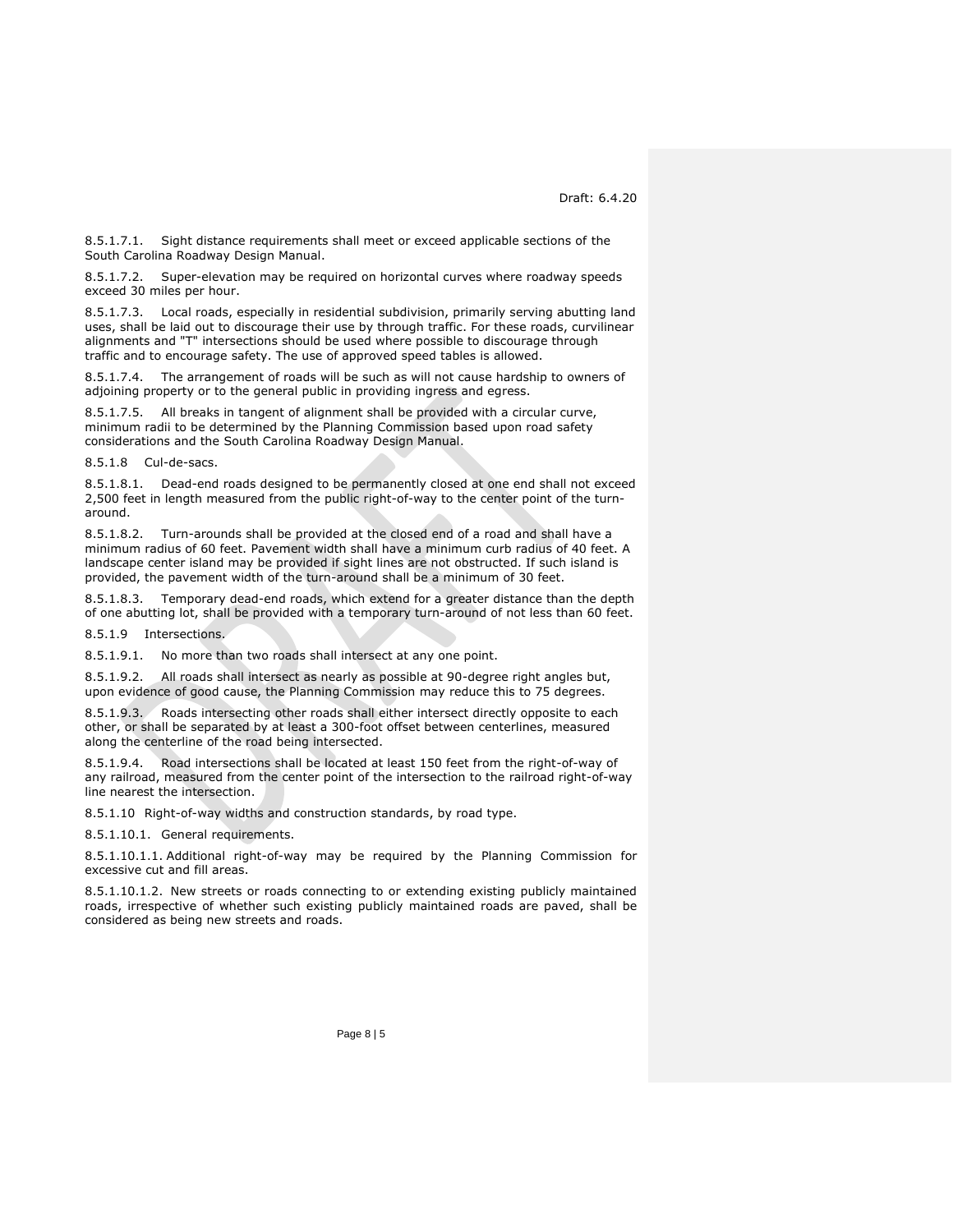<span id="page-5-2"></span>8.5.1.10.2. Unpaved roads.

8.5.1.10.2.1. Generally, unpaved roadways constructed on or after the effective date of this Ordinance, will not be considered for acceptance into the County road maintenance system, but may be considered County approved private roads; provided that, such roads must be constructed by the landowner or developer in accordance with the minimum standards set forth in [Sec. 8.5.2. -i](#page-6-0)n order to be considered County-approved private roadways.

<span id="page-5-0"></span>8.5.1.10.2.2. Unpaved roadways constructed prior to the effective date of this Ordinance, may be accepted into the County road maintenance system. However, such roads must first be improved to the following minimum standards by the landowner or developer:

8.5.1.10.2.2.1. Serves a minimum three parcels of land.

8.5.1.10.2.2.2. All properties served are 5 acres or larger in size.

8.5.1.10.2.2.3. A minimum three dwelling units or commercial businesses serving three different owners are occupied and their entrances front on the road.

<span id="page-5-1"></span>8.5.1.10.2.2.4. Said units need to have been completed at least 5 years prior to the request to County Council.

8.5.1.10.2.2.5. Must connect onto a publicly maintained road.

8.5.1.10.2.2.6. Must be open to the public at all times.

8.5.1.10.2.2.7. Any unpaved road accepted by the County will not be added to any future paving list.

8.5.1.10.2.2.8. Road shall provide a 66-foot right-of-way.

8.5.1.10.2.2.9. Road shall have a 22-foot riding surface, with CR 14 stone spread at 300 pounds/square yard.

8.5.1.10.2.2.10. Sub-grade, sub-base course, shoulders, and seeding shall be constructed in accordance with applicable divisions and sections of South Carolina Standard Specifications for Highway Construction, latest edition.

8.5.1.10.2.2.11. All requirements of typical cross section for unpaved roadways, as depicted in this Chapter, unpaved road cross section drawing shall be met.

8.5.1.10.2.3. Major subdivisions on existing unpaved roads.

8.5.1.10.2.4. Where a major subdivision, as defined by this Ordinance, does not involve the creation of a new street or road and impacts only existing unpaved county streets or roads, such impacted roads shall be improved to meet the standards for the acceptance of unpaved streets and roads in Sec. [8.5.1.10.2.2 above,](#page-5-0) with the exception of Sec. [8.5.1.10.2.2.4;](#page-5-1) provided that, the Planning Commission may require that the entirety of such streets and roads be improved to such standards.

8.5.1.10.3. Paved roads.

For all subdivisions involving the creation of a new street or road, such streets and roads shall be developed in accordance with the County requirements for the paving of new streets and roads.

8.5.1.10.3.1. Paved roads requirements; no curb and gutter.

Roads accepted into the County maintenance system shall be paved and constructed by the landowner or developer in accordance with the following minimum standards when curb and gutter is not required:

**Commented [JF1]:** This sentence needs clarification regarding "unpaved road cross-section shall be met." Also, where do we insert these drawings?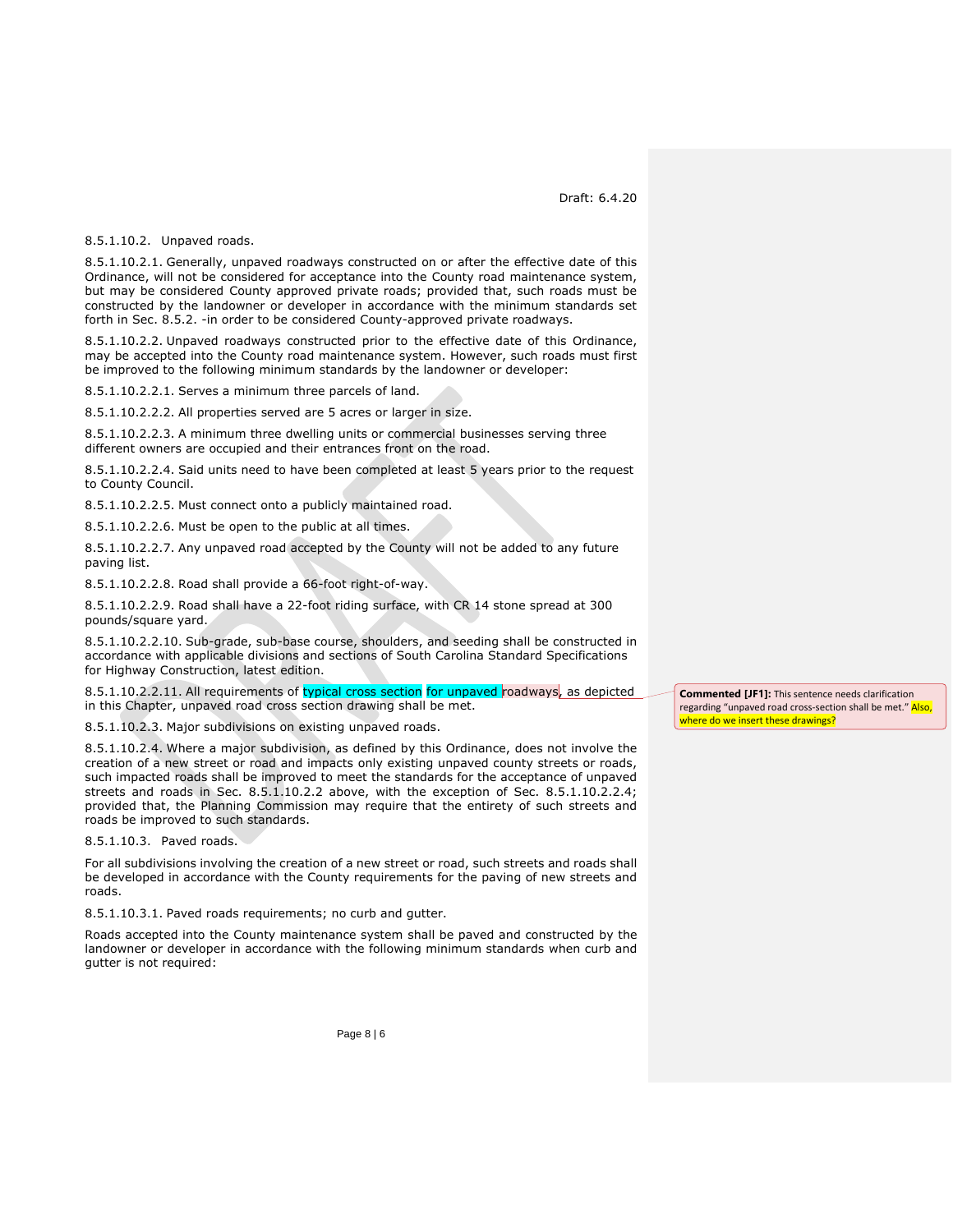8.5.1.10.3.1.1. Road shall provide a 50-foot right-of-way;

8.5.1.10.3.1.2. Road shall have a 24-foot riding surface;

8.5.1.10.3.1.3. Sub-grade, base course, shoulders, surface course and seeding shall be constructed in accordance with applicable divisions and sections of South Carolina Standard Specifications for Highway Construction, latest edition;

8.5.1.10.3.1.4. Base, binder and surface courses shall be applied according to applicable California Bearing Ration (CBR) values; and

8.5.1.10.3.1.5. All requirements of typical cross section for paved roadways shall be met, as shown in this Chapter.

8.5.1.10.3.2. Paved road requirements; with curb and gutter.

Roads accepted into the County maintenance system that provide curb and gutter shall follow the minimum standards:

8.5.1.10.3.2.1. Road shall provide a 50-foot right-of-way;

8.5.1.10.3.2.2. Road shall have a 30-foot riding surface, as measured from outside curbing;

8.5.1.10.3.2.3. Sub-grade, base course, shoulders, surface course, curb and gutter and seeding shall be provided in accordance with applicable divisions and sections of South Carolina Standard Specifications for Highway Construction, latest edition;

8.5.1.10.3.2.4. Base, binder and surface courses shall be applied according to applicable California Bearing Ration (CBR) values; and

8.5.1.10.3.2.5. All requirements of typical cross section for paved roadways with curb and gutter shall be met, as shown in this Chapter.

#### <span id="page-6-0"></span>**Sec. 8.5.2. - Roads, private.**

8.5.2.1 Generally.

8.5.2.1.1. The subdivision of land abutting private roads for the purpose of establishing dwelling units or commercial businesses shall be allowed; provided that, such private roads must be constructed (by the developer or landowner) and approved by the County in accordance with the requirements of this Section.

8.5.2.1.2. Under no circumstances will the County maintain private roadways, regardless of whether such roadways are County approved.

<span id="page-6-1"></span>8.5.2.2 Minimum width and construction requirements.

8.5.2.2.1. Private roads serving two or more dwellings or parcels must contain a driving surface not less than 20 feet in width.

8.5.2.2.2. Sub-base course, sub-grade, surface, ditch and shoulder requirements shall be the same as those required for roads accepted into the County maintenance system, as set forth in Sec. [8.5.1.10.2.](#page-5-2)

8.5.2.3 Documentation required for County approval.

Prior to County approval, and prior to the issuance of dwelling related permits, the developer or landowner must provide the Building and Planning Department with the following documentation: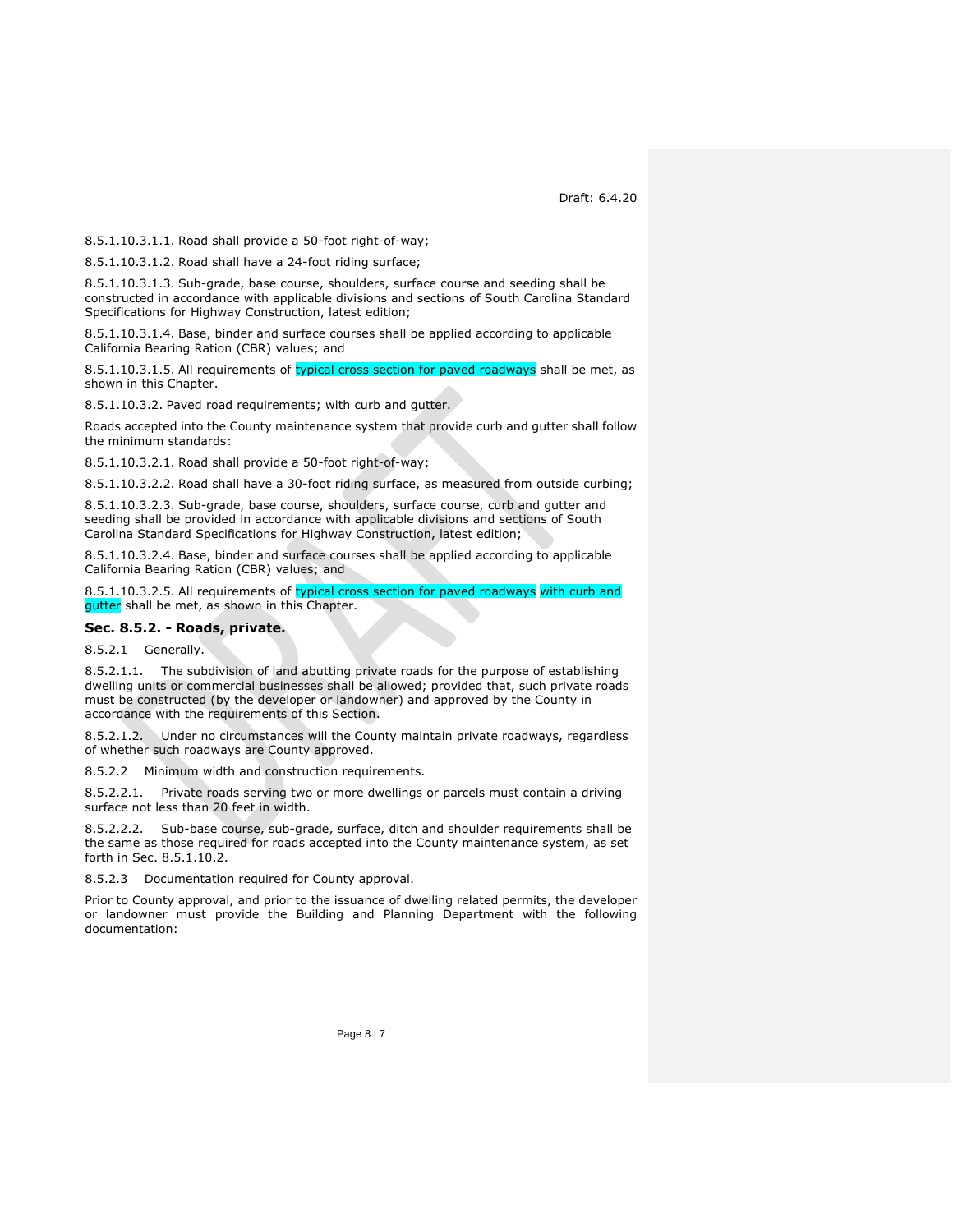<span id="page-7-2"></span>8.5.2.3.1. Proof that the road will be maintained in perpetuity as a private road.

8.5.2.3.1.1. This proof must be in a form approved by the County Attorney and recorded at the Office of the County Clerk of Court, with acceptable documentation including restrictive covenants, deed conditions and private agreements.

8.5.2.3.1.2. All such documentation must clearly indicate the private responsibility of maintaining the affected roadways, and that such responsibility is applicable to all lots accessed by the private road in question.

8.5.2.3.1.3. Alternatively, the developer/landowner may provide proof that all lot owners possess an undivided property interest in the road, as well as recorded information indicating individual responsibility for the road's maintenance.

<span id="page-7-3"></span>8.5.2.3.2. Proof that the road exists in the form of a legally recorded right-of-way.

8.5.2.3.2.1. For all County approved private roads, there must be recorded in the Office of the County Clerk of Court a road right-of-way of no less than 50 feet.

8.5.2.3.2.2. Right-of-way may be in the form of an easement; provided that, the easement must be expressly reserved for use as a road, and must be established by deed running with the property.

8.5.2.4 Determination of compliance with requirements for County approval.

8.5.2.4.1. Prior to approval of any subdivision abutting a private road, the County Attorney must review and approve in writing all such documentation provided for compliance with the requirements of subsections [8.5.2.3.1](#page-7-2) and [8.5.2.3.2](#page-7-3) of this Section.

8.5.2.4.2. The County shall issue a written report as to the private roadway's compliance with subsection [8.5.2.2](#page-6-1) of this Section.

#### <span id="page-7-0"></span>**Sec. 8.5.3. - Shoulders and ditches.**

Shoulders shall consist of stabilized turf or other material acceptable to the County and shall be prepared in compliance with section 209 of the Standards Specifications Manual for Highway Construction, latest edition.

#### <span id="page-7-1"></span>**Sec. 8.5.4. - Signage and names.**

8.5.4.1 Road signs.

8.5.4.1.1. Design and placement of traffic signs shall follow state regulations or the requirements specified in the Manual of Uniform Traffic Control Devices for Streets and Highways, published by the U.S. Department of Transportation.

8.5.4.1.2. Responsibility for sign installation shall rest with the developer.

8.5.4.1.3. At least two road name signs shall be placed at each four-way road intersection, and one at each "T" intersection.

8.5.4.1.4. Signs shall be installed under streetlights, where possible, and free of visual obstruction.

8.5.4.1.5. The design of road name signs shall be uniform in size and color, and subject to approval by the County E 911 office.

8.5.4.1.6. Where subdivision roads are not to be dedicated to the County for public maintenance, the developer shall install signs at the beginning of the private road stating "County Maintenance Ends."

8.5.4.2 Names.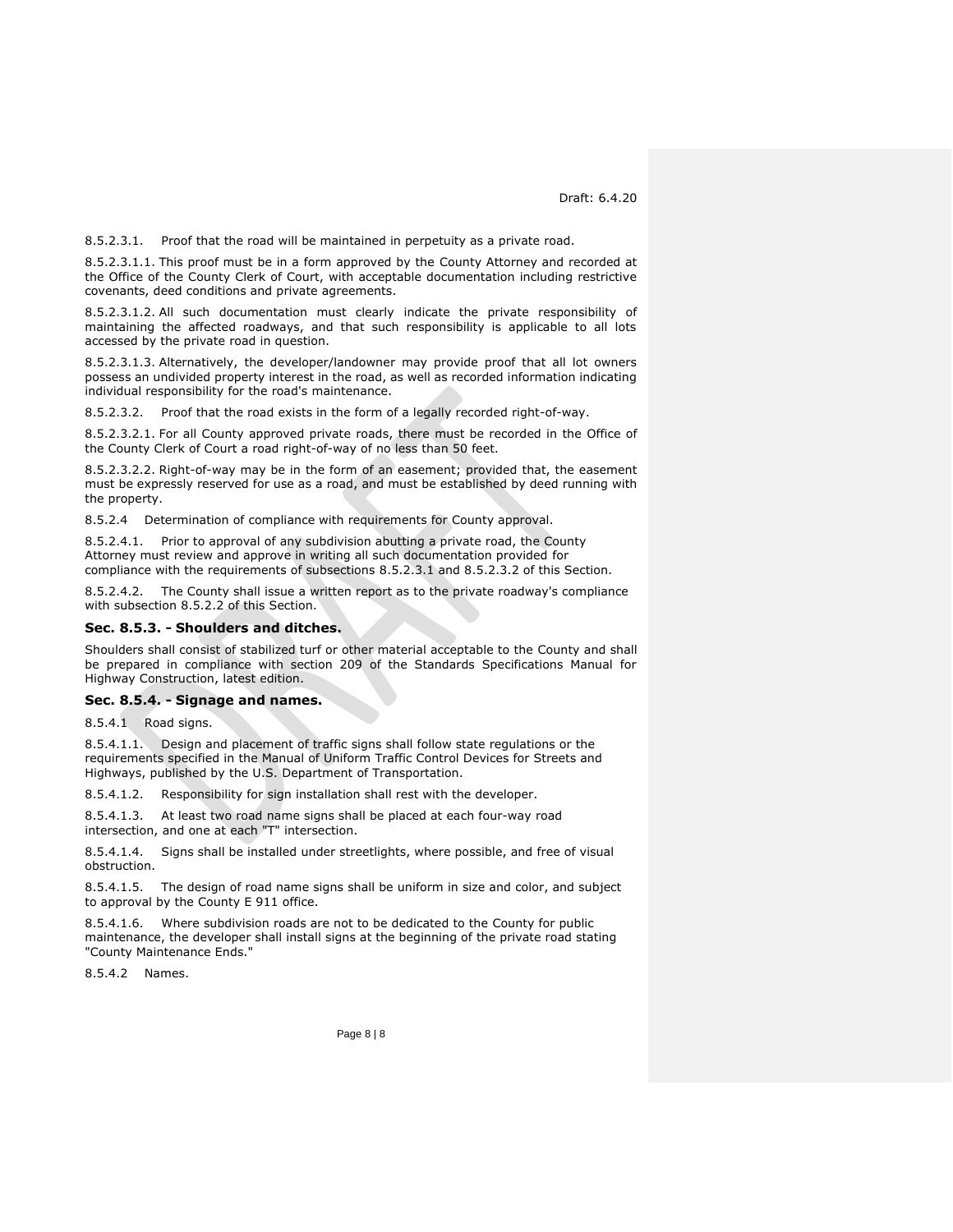8.5.4.2.1. New roads.

8.5.4.2.1.1. Road names shall be subject to approval of the County E-911 office.

8.5.4.2.1.2. Proposed road names shall be substantially different in sound and spelling from existing roads in the county unless at a future date plans call for a tie-in between the proposed road and an existing road. Where such roads are in obvious alignment with an existing road, it shall be given the same name as the existing road.

8.5.4.2.1.3. Roads shall not be given a surname.

8.5.4.2.2. New subdivisions and other developments.

Subdivision and development names shall be subject to the approval of the County E-911 office and shall not duplicate the name of any recorded subdivision or development.

#### <span id="page-8-0"></span>**Sec. 8.5.5. - Erosion and sedimentation control.**

8.5.5.1 The developer shall take measures to ensure that the amount of off-site sedimentation runoff and erosion does not increase from preconstruction levels.

8.5.5.2 The preliminary plan shall include a plan for erosion and sedimentation control in accordance with SC DHEC regulations.

# <span id="page-8-1"></span>**Sec. 8.5.6. - Sidewalks.**

8.5.6.1 The Planning Commission may require the developer to construct sidewalks within the right-of-way of public streets to connect with existing or proposed sidewalks and along major streets where sidewalks are needed for pedestrian traffic, such as to school and recreation areas.

8.5.6.2 Sidewalks, where constructed, shall be done in accordance with the South Carolina Department of Highways and Public Transportation Standard Specifications for Highway Construction, latest edition.

# <span id="page-8-2"></span>**Sec. 8.5.7. - Sanitary sewerage facilities.**

8.5.7.1 DHEC approval required.

All developments and lots within subdivisions shall be provided with sanitary sewerage facilities conforming to requirements, rules, and policies of the South Carolina Department of Health and Environmental Control (DHEC), and the Edgefield County Water and Sewer Authority.

8.5.7.2 System requirements.

The sanitary sewer system shall be adequate to handle the necessary flow based on complete development.

<span id="page-8-3"></span>8.5.7.3 When required to connect to public sewerage system.

Connection to a public sewerage system shall be required upon a determination by the Edgefield County Water and Sewer Authority that such connection is economically feasible.

#### **Sec. 8.5.8. - Water supply.**

8.5.8.1 Approval required.

All developments and lots within subdivisions shall be provided with water supplies and systems conforming to the requirements, rules, and policies of the South Carolina Department of Health and Environmental Control (DHEC), and the Edgefield County Water and Sewer Authority (ECWSA).

8.5.8.2 When required to connect to a public water system.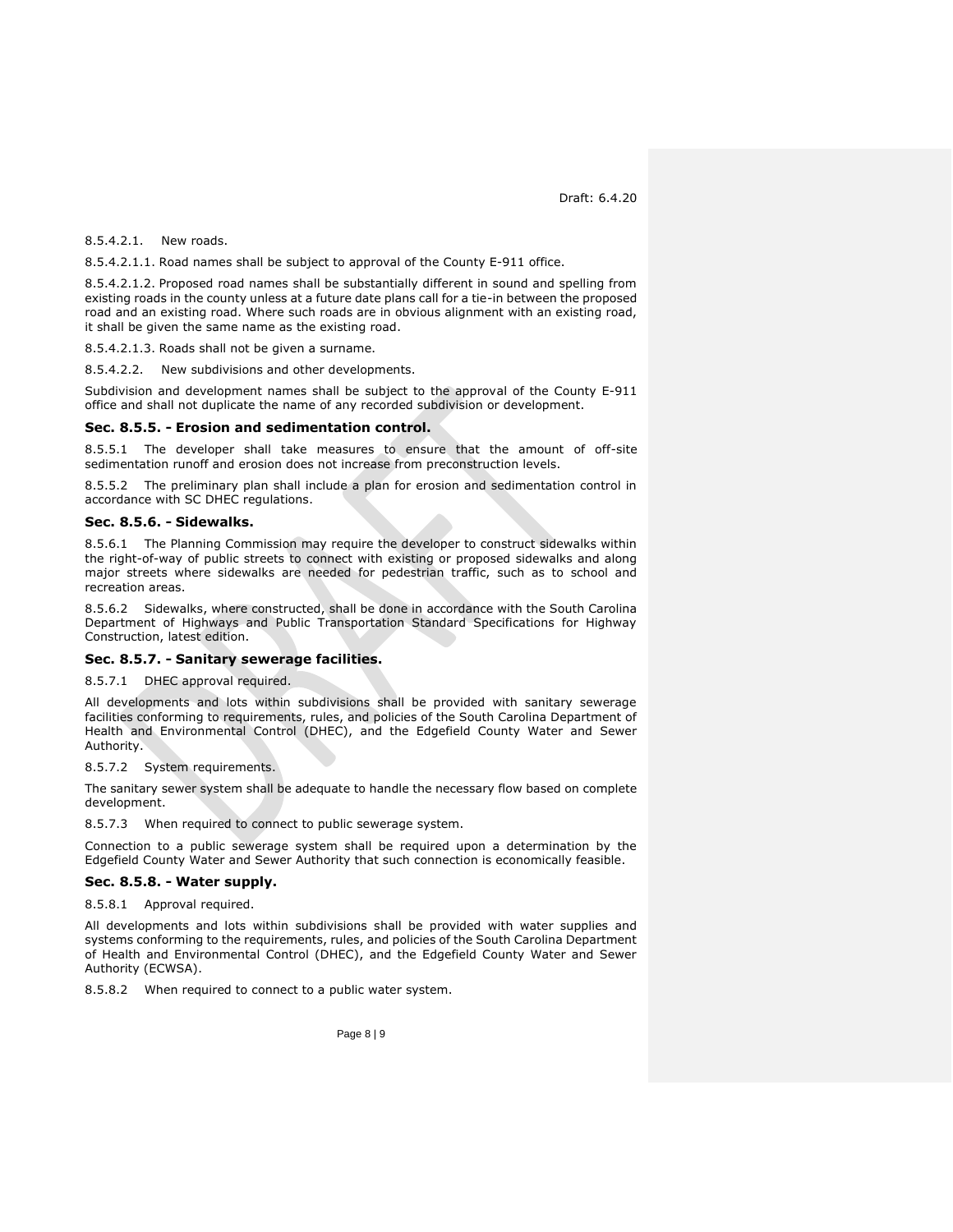Connection to a public water system shall be required upon a determination by the Edgefield County Water and Sewer Authority that such connection is economically feasible.

#### <span id="page-9-0"></span>**Sec. 8.5.9. - Fire hydrants.**

Reserved.

#### <span id="page-9-1"></span>**Sec. 8.5.10. - Easements.**

8.5.10.1 Drainage easements.

Drainage easements shall be provided whenever a subdivision or development is traversed by a watercourse, drainageway, channel, or stream, conforming substantially with the lines of such watercourse, and not less than 20 feet wide or of sufficient width, as determined by the County Engineer, to carry off stormwater and provide for maintenance and improvements of the watercourse.

8.5.10.2 Utility easements.

8.5.10.2.1. Utility easements, where provided along side or rear lot lines, shall be not less than 20 feet in width.

8.5.10.2.2. No structures or trees shall be placed within such easements.

8.5.10.2.3. Utility easements shall be maintained by the property owner and may be used to satisfy yard requirements.

8.5.10.2.4. The location of utility easements shall be coordinated with the utility provider.

8.5.10.3 Easement clearance.

All stumps, debris, trash, and fallen trees within the easement right-of-way shall be cleared and removed.

8.5.10.4 Maintenance of easements.

8.5.10.4.1. Covenant restrictions placed in the deed of a lot which contains a utility easement shall stipulate that the County or utility company with lines in such easement shall have full right of access.

8.5.10.4.2. The County shall maintain only those easements specifically accepted for public maintenance.

#### <span id="page-9-2"></span>**Sec. 8.5.11. - Maintenance.**

The developer shall make such adequate provisions as shall be required by the Planning Commission for the perpetual maintenance of all sewer and water facilities until such obligations have been assumed by another entity.

# <span id="page-9-3"></span>**ARTICLE 8.6. - ACCESS MANAGEMENT.**

#### <span id="page-9-4"></span>**Sec. 8.6.1. - Purpose.**

The purpose of this Article is to establish standards and criteria for the number, location, design, construction, and maintenance of driveways, acceleration/deceleration lanes, and inter-parcel connections in Edgefield County.

#### <span id="page-9-5"></span>**Sec. 8.6.2. - Applicability.**

8.6.2.1 New development.

This Article applies to all new development in Edgefield County.

8.6.2.2 Existing development.

**Commented [JF2]:** Text to be determined: 8.1.1.1 Fire hydrants shall be installed by the developer and spaced throughout each subdivision to maintain a 500-foot radius between hydrants. 8.1.1.2The location and spacing of hydrants shall be approved by the fire chief of the Edgefield County jurisdiction.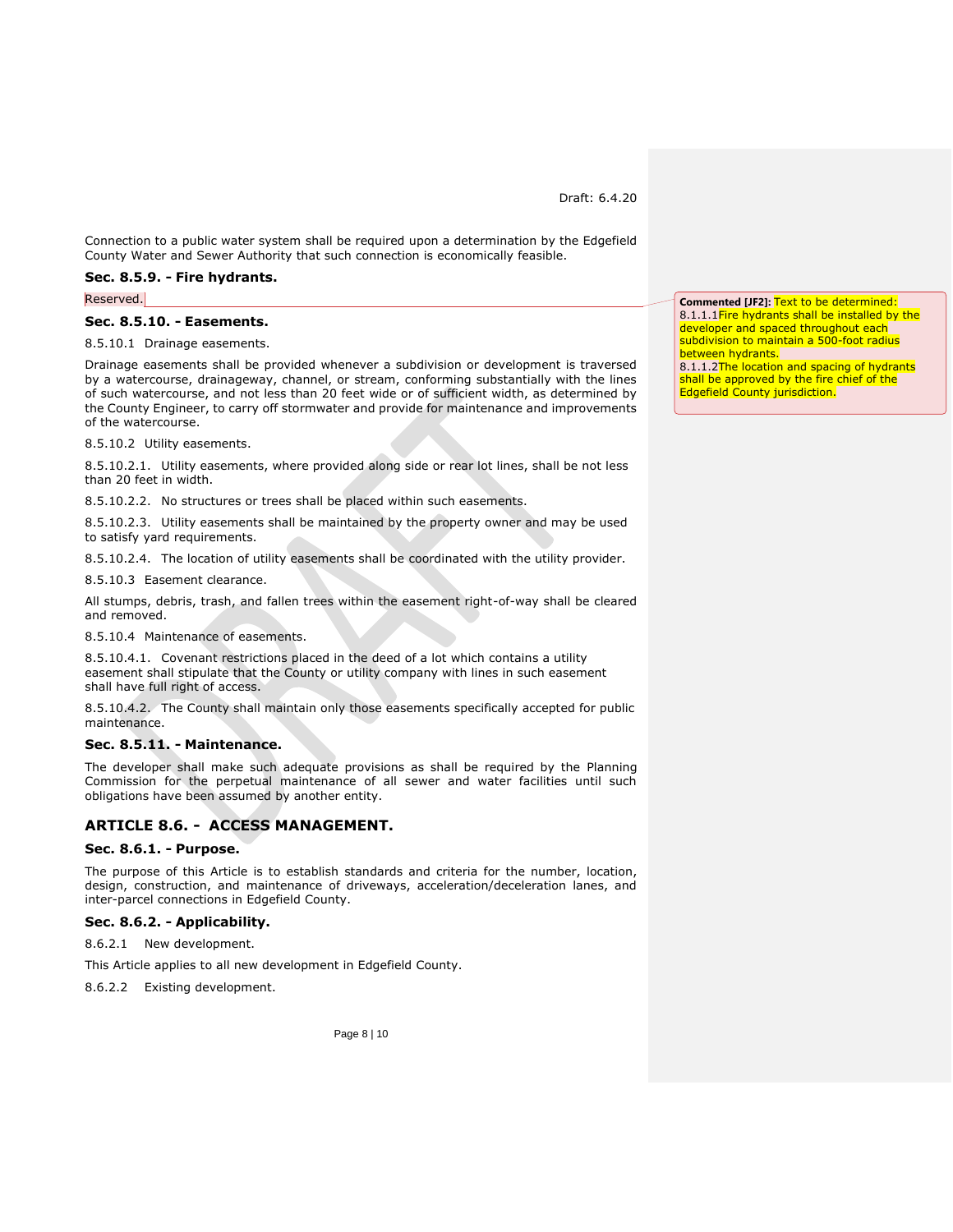8.6.2.2.1. This Article also applies to existing development for which the cost of renovation or expansion in any 1-year period exceeds 50% of the appraised value of the development as set by the Edgefield County Tax Assessor or by the Building Official for developments that are tax exempt.

8.6.2.2.2. For development composed of individual lots, the determination of whether the 50% level has been exceeded shall be based on the appraised value of the individual lot or lots on which the proposed improvement or improvements will be located and not on the appraised value of the entire development.

8.6.2.3 Subdivisions.

8.6.2.3.1. An application for approval of a subdivision plat, which would create a lot unable to meet the requirements of this Article, shall be denied.

8.6.2.3.2. Approval of a subdivision plat for a shopping center or similar planned development which would create out-parcels fronting on a road shall be conditioned on access to such out-parcels being only from within the shopping center.

8.6.2.3.3. A subdivision recorded without County approval shall be subject to these regulations.

#### <span id="page-10-0"></span>**Sec. 8.6.3. - Exemptions.**

The provisions of this Article shall not apply to an existing lot-of-record approved before the effective date of this Ordinance if the application would deprive the owner of all direct access to an abutting street.

#### <span id="page-10-1"></span>**Sec. 8.6.4. - Permit required.**

8.6.4.1 In general, no curb cut, driveway, new street, acceleration/deceleration lane, or similar project serving an existing or proposed development shall be constructed, reconstructed or altered unless approved by the Planning Administrator or Planning Commission.

8.6.4.2 An application for an encroachment permit shall be submitted to the Building and Planning Department as part of a site plan application.

8.6.4.3 Where approval of proposed work is required by South Carolina Department of Transportation (hereinafter, "SCDOT"), submission to the County of a copy of the permit application to SCDOT shall be sufficient, except that the Planning Administrator may request additional information. Where there is a conflict between the requirements of the County and SCDOT, the more restrictive shall apply.

#### <span id="page-10-2"></span>**Sec. 8.6.5. - Compliance with standards of the SCDOT.**

Except where there would be a conflict with any provision of this division, any driveway, street acceleration/deceleration lane, or similar project shall be designed to conform to SCDOT standards.

#### <span id="page-10-3"></span>**Sec. 8.6.6. - Limit on the number of driveway access points.**

8.6.6.1 In general, a project or development shall be limited to the minimum number of access points required for the safe and efficient flow of traffic to, from, and within the site. Any lot created after the effective date of the Ordinance may not be entitled to its own access if it would not meet the requirements.

8.6.6.2 Multiple lots, or projects having multiple lots or land uses but functioning as a planned unit development, shall be considered to occupy one lot for determining the number of access points.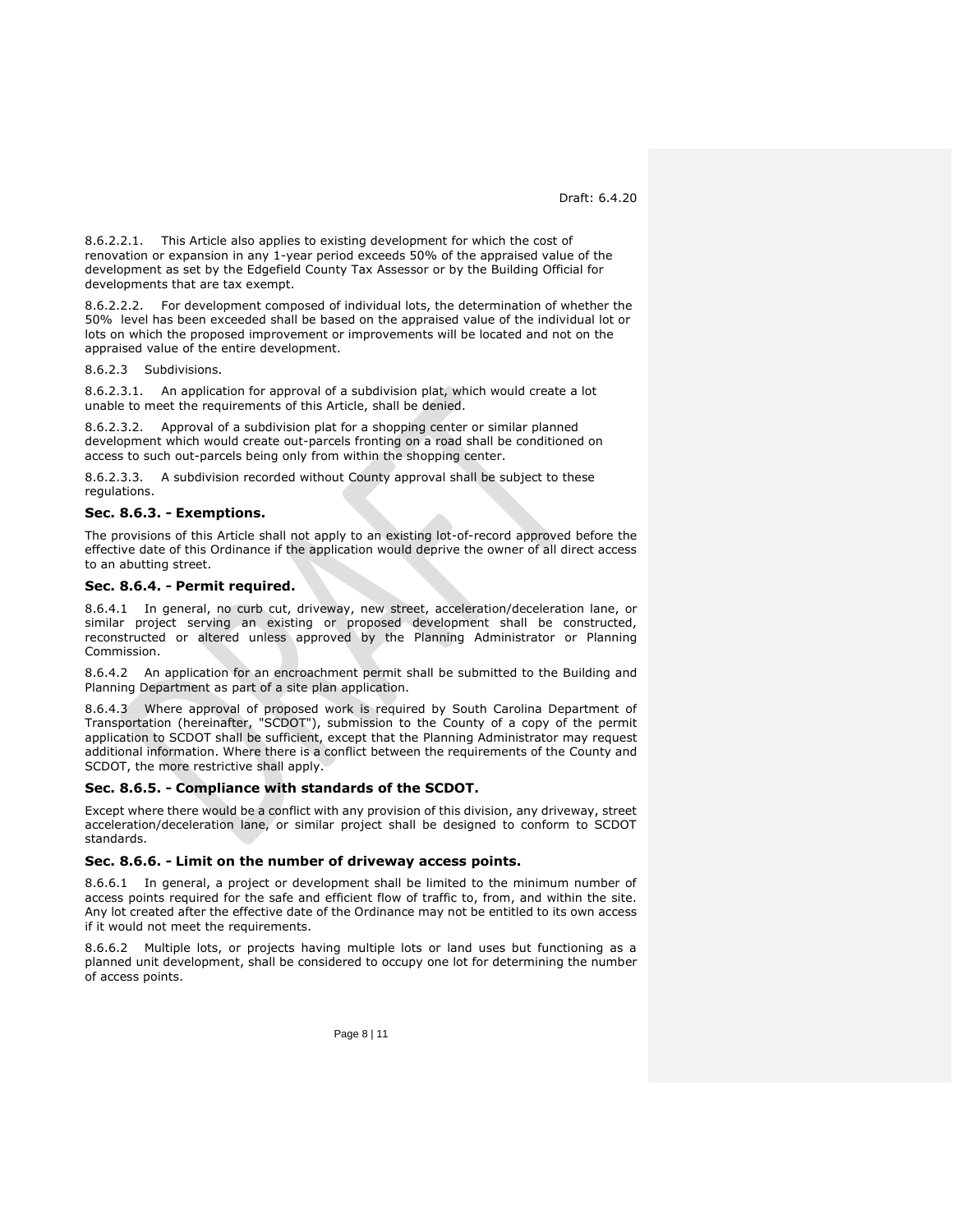8.6.6.3 Outparcels associated with a larger development shall be considered as part of that development and have access only internally from that development.

8.6.6.4 In general, one access point will be allowed per lot per street frontage. However, additional access points may be allowed according to the following table with the approval of the Building Official and Planning Administrator. Other provisions of this Article may further limit the number of driveways shown on the following table:

| <b>Frontage Feet</b>                                          | $ADT* < 2,000$ | ADT 2,000 - 10,000 | ADT > 10,000 |  |
|---------------------------------------------------------------|----------------|--------------------|--------------|--|
| $< 100**$                                                     |                |                    |              |  |
| 100-200                                                       |                |                    |              |  |
| 201-500                                                       |                |                    |              |  |
| 501-1,000                                                     |                |                    |              |  |
| >1.000                                                        |                |                    |              |  |
| Add one more access for each additional 500 feet of frontage. |                |                    |              |  |

\* ADT = average daily traffic

\*\* On frontage of less than 100 feet, no access will be allowed without approval by both the Building Official and the Planning Administrator unless no other access is possible and the lot was existing at the time of adoption of this Ordinance.

8.6.6.5 Lots with double frontage occupied by a detached single-family dwelling shall be allowed only from the street with the lower ADT. The driveway can be approved on the road with the higher ADT with approval from the Planning Commission.

8.6.6.6 Existing lots with widths less than the minimum spacing may not have access to that street if access is available on another street.

# <span id="page-11-0"></span>**Sec. 8.6.7. - Access and roadside management standards; driveways.**

The Access and Roadside Management Standards (ARMS) Manual of SCDOT will cover standards for driveways and any issues not addressed by the following:

8.6.7.1 Driveway location.

8.6.7.1.1. Driveways shall be located where there are no sharp horizontal curves or steep vertical grades and where the provisions of the ARMS Manual regarding points of access are met.

8.6.7.1.2. Driveways shall not be located on auxiliary (acceleration/deceleration lanes) or their tapers.

8.6.7.2 Driveway spacing.

8.6.7.2.1. Spacing of all access points shall be at least 50 feet from the side property line measured from the center of the driveway unless approved by the Planning Commission except for a joint driveway serving two lots.

8.6.7.2.2. No driveway shall be located closer than 25 feet to the corner intersection of street right-of-way lines.

8.6.7.2.3. Flag lot access driveways shall be separated by the required minimum lot width for the zoning district in which the flag lot is to be created, measured from the front property line, but not less than 100 feet. See also Chapter 6 for additional requirements pertaining to flag lot driveways.

8.6.7.3 Driveway width.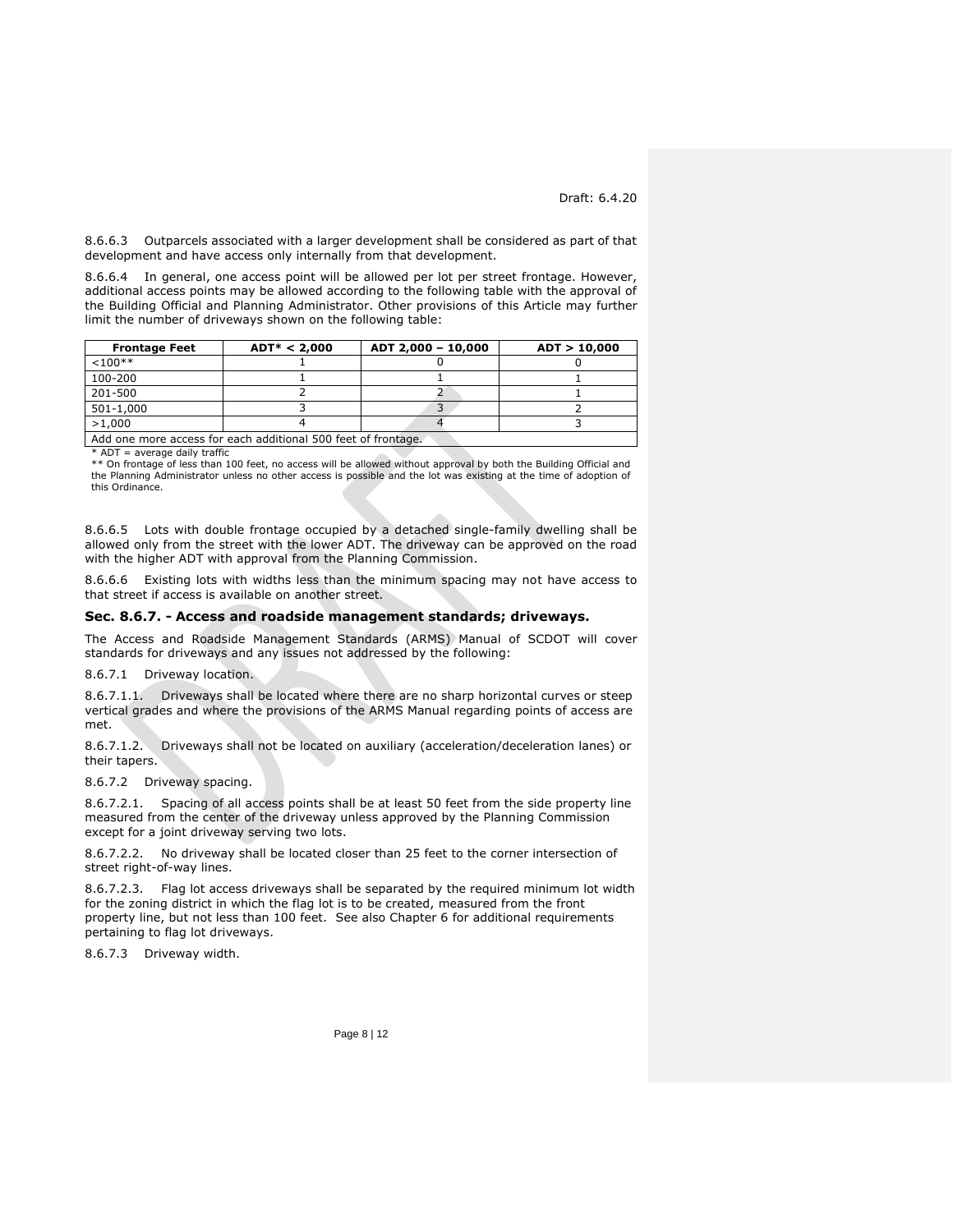8.6.7.3.1. The width of a residential driveway shall be a maximum of 15 feet measured at the right-of-way line. A driveway may consist of either a single two-way access or a pair of one-way accesses divided by a landscaped median or circular driveway.

8.6.7.3.2. A wider driveway up to 24 feet could be allowed upon approval of Edgefield County Planning Commission.

### <span id="page-12-0"></span>**Sec. 8.6.8. - Changes to existing driveways.**

8.6.8.1 Upon notice, Edgefield County Council may review traffic safety and reserve the right to consolidate or revise any driveways or access points which exhibit an inordinate traffic safety problem as determined by the Planning Administrator because it has caused or has the potential of causing crashes. County council shall hold a public hearing on the proposed action; notice of the time and place shall be given to the owner of the subject property by a letter sent no fewer than 30 days prior to the scheduled date of the hearing.

8.6.8.2 Should the County decide to close, consolidate, or revise a driveway, the County may request the County transportation committee to provide "C" funds to pay for the improvement.

8.6.8.3 Assembly of existing lots and redevelopment may be required by the Planning Administrator to consolidate access points in conjunction with a subdivision, combination of existing lots, and/or redevelopment of property in order to bring the overall site into compliance with the provisions of this Article.

#### <span id="page-12-1"></span>**Sec. 8.6.9. - Interconnections between lots.**

8.6.9.1 Cross-access easement.

8.6.9.1.1. A perpetual cross-access easement shall be provided by the property owner to adjoining properties that front on the same street and are or may be developed as nonresidential land uses on a major or minor arterial.

8.6.9.1.2. Cross-access easements shall be situated parallel to the street right-of-way line abutting both parcels and shall be developed and designed to ensure future connection to the neighboring properties.

8.6.9.1.3. No permanent structures or parking that would interfere with the proposed access shall be allowed in the cross-access easement. Some improvements such as medians and landscaped islands may be constructed within an easement if it has been demonstrated that adequate, circulation and cross access will not be affected and that all applicable County standards have been met.

#### 8.6.9.2 Timing.

8.6.9.2.1. The driveway connection must be constructed prior to issuance of a certificate of occupancy to the property line or a performance guarantee shall be provided to pay for the cost of construction in an amount determined by the Planning Administrator.

8.6.9.2.2. If the driveway is not constructed within two years of site plan approval, the County may use the performance guarantee to construct the driveway or may use the proceeds to construct another connecting driveway elsewhere within the county.

#### <span id="page-12-2"></span>**Sec. 8.6.10. - Frontage or service road.**

To promote the safe and efficient movement of traffic a frontage or service road shall be required for all developments having more than 1,000 feet of frontage on a major or minor (5,000 ADT or more) arterial, unless waived by the Planning Commission and County Council. This road will have a minimum width of 24 feet or more and separated from the main road by a landscaped median of sufficient width to protect traffic movements.